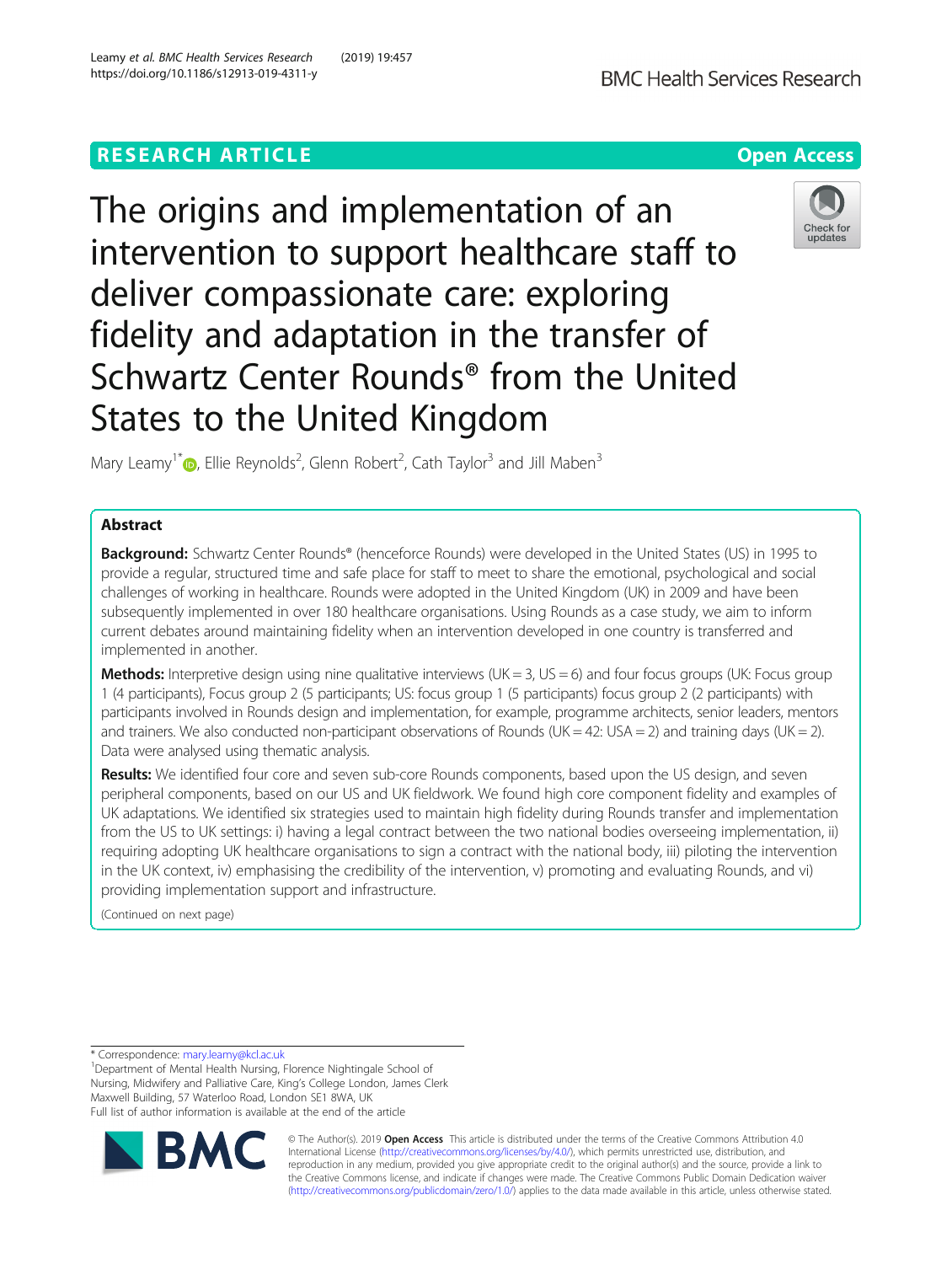#### (Continued from previous page)

**Conclusions:** This study identifies how fidelity to the core components of a particular intervention was maintained during transfer from one country to another by identifying six strategies which participants argued had enhanced fidelity during transfer of Rounds to a different country, with contractual agreements and legitimacy of intervention sources key. Potential disadvantages include limitations to further innovation and adaptation.

Keywords: Schwartz center rounds®, Implementation, Fidelity, Staff wellbeing, Healthcare workforce, Compassionate care, Innovation

### **Background**

Schwartz Center Rounds® (henceforth Rounds) provide a regular, structured time and safe place, for healthcare staff employed in all roles, functions, disciplines and grades (clinical and non-clinical), to come together to share the benefits and challenges of working in healthcare. The purpose of Rounds is to support staff and enhance their ability to provide compassionate care by providing a forum for reflecting and gaining insight into their own – and others' – responses to the work they do. Unlike other types of reflective practice interventions, they are not a place for solving problems or focusing upon the clinical aspects of patient care, but for sharing the emotional, social and ethical challenges of providing care. In a scoping review, Taylor and colleagues have systematically searched for evidence on 11 interventions with similar aims of providing emotional support for healthcare staff with emotional challenges at work, and compared the effectiveness and key features to Rounds [[1](#page-10-0)]. This paper suggests Rounds are unique in that they are open to all staff in an organisation, are on-going (not time-limited) and that there is no expectation to contribute.

Writing in his local paper, the Boston Globe, Kenneth Schwartz, wrote an article called "A patient's story" about the care he received as a patient with advanced lung cancer [[2](#page-10-0)]. He noticed that "small acts of kindness made the unbearable bearable" and how his "ordeal has been punctuated by moments of exquisite compassion". When Kenneth Schwartz died, his close friends, family, nurses and oncology consultant, following his instructions about the type of organisation he wanted to see created, established the Schwartz Center for Compassionate Care (SCCC) (Schwartz, 1995). Over the last 24 years, Rounds have been adopted and sustained in North America by the SCCC and in the UK, via the (now) Point of Care Foundation (PoCF) [[3\]](#page-10-0) . In this study we use Paul Gilbert's (2009) definition of Compassion: "The motivation to be caring for the purpose of alleviating distress and facilitate the flourishing and development of the target of the caring. The skills required are sensitivity; sympathy; empathy; distress tolerance and being non-judgmental to create feelings of warmth, kindness and support"  $(p.203)$  [\[4](#page-10-0)].

In this paper we focus upon issues of fidelity - the extent to which an intervention as implemented later corresponds to the originally intended intervention (sometimes referred to as integrity) - and adaptation - the changes made to the original intervention by its implementers or users [[5](#page-10-0)]. The fidelity versus adaptation dilemma is one of the major debates in implementation science research [\[6,](#page-10-0) [7](#page-10-0)]. Fidelity and adaptation are opposing concepts, although they are intrinsically linked. Broadly speaking, the fewer adaptations implementers make to an intervention the higher the level of fidelity, whereas the greater the adaption the higher the threat to fidelity and potentially to the intervention's effectiveness, at least as originally conceived by the programme architects.

Carroll and colleagues have argued that although interventions cannot always be implemented as originally planned, they can still be meaningfully implemented if the essential components are retained [[8\]](#page-10-0). In characterising complex interventions, some theorists have distinguished between the 'hard-core' elements of an intervention which are well-defined and fixed, and a 'soft periphery' that is vague and more flexible to manipulation by the adopting system or organisation [\[9,](#page-10-0) [10\]](#page-10-0). Denis and colleagues used this distinction to propose that the 'negotiation of the meaning of an innovation in a particular context occurs in the soft periphery of its definition, enabling a variety of pathways to adoption'  $[11]$  $[11]$  $[11]$ . In a similar vein, others have suggested interventions can be conceptualised as having 'core components' (the essential and indispensable elements of the intervention) and an 'adaptable periphery' (adaptable elements, structures, and systems related to the intervention and organisation into which it is being implemented) [[9,](#page-10-0) [12,](#page-10-0) [13](#page-10-0)].

Transferring an intervention from one country to another is now commonplace. Yet Harris and colleagues have reported that the diffusion of innovation literature is silent on whether country of origin matters because it only focuses upon the characteristics of the adopter, not the source [\[14](#page-10-0)]. Damschroder and colleagues argue that the source of an intervention's legitimacy is key, but they do not explain what that might mean for different intervention implementers or recipients [\[9\]](#page-10-0). Ferlie and Shortell highlight the importance of a country's larger system infrastructure, for instance, national bodies, evidence-based practice centres, accrediting and licensing agencies, payment policies and legal systems in influencing fidelity and adaptation [\[15](#page-10-0)].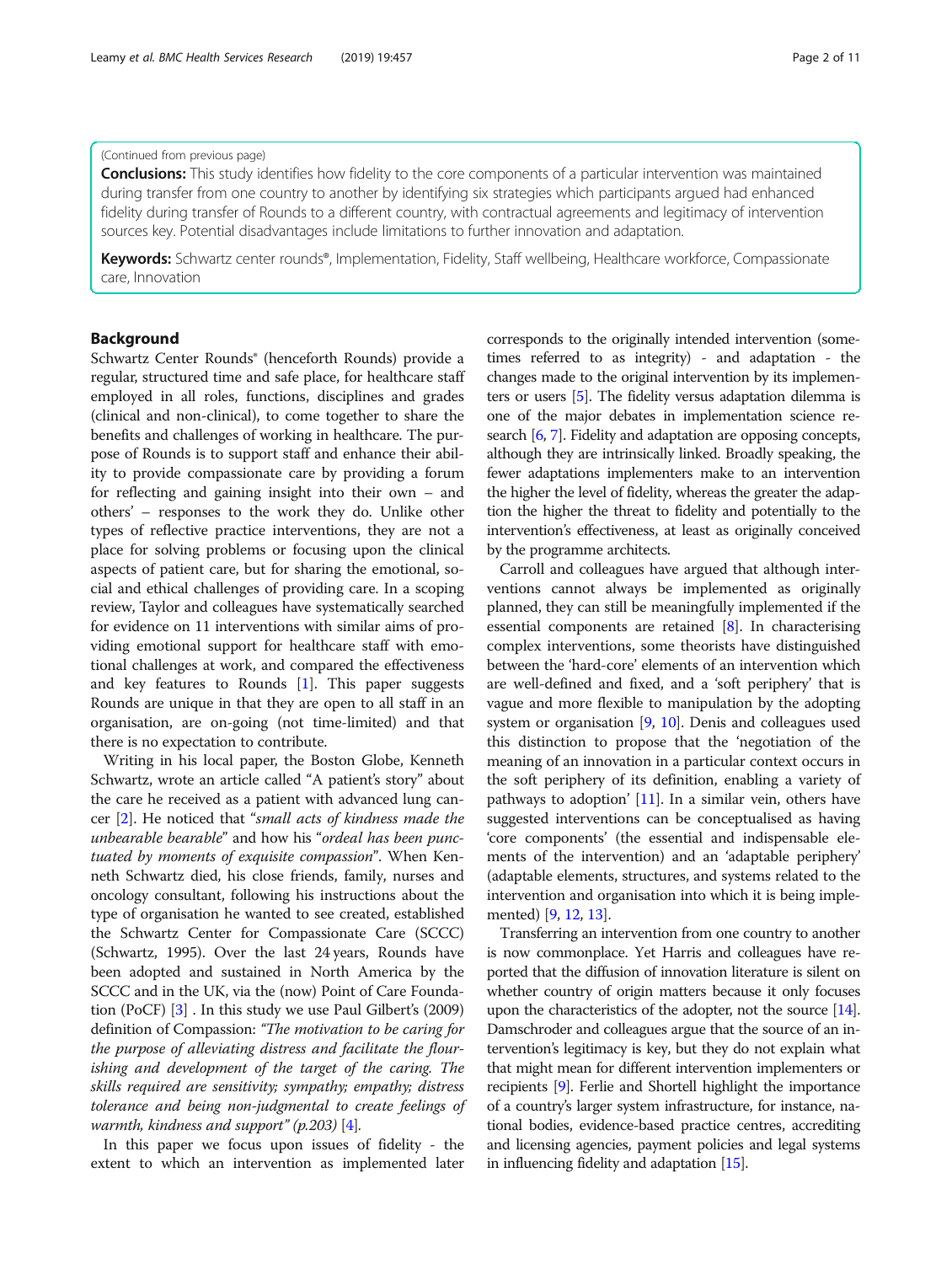Using Rounds as a case study, we aim to inform the current implementation science debate around how best to maintain fidelity when an intervention developed in one country is transferred and implemented in another. Our four related objectives were:

- 1. To identify the origins and core components of Rounds in the US;
- 2. To identify strategies used to maintain high fidelity during Rounds transfer and implementation from the US to UK settings;
- 3. To identify and verify core-peripheral components of Rounds;
- 4. To assess fidelity and adaptation in the UK using the core-peripheral components.

### Methods

#### Setting

Rounds have been implemented in the US (via the SCCC) from 1995, and in the UK (via the PoCF) from 2009. More than 440 healthcare organisations are currently running Rounds throughout the US, Australia, New Zealand and over 200 in the UK and Ireland [\[3](#page-10-0)].

### Study design

Interpretive design using qualitative interviews, focus group and observational data, formed part of a wider realist informed, mixed methods evaluation of Rounds in UK [[16\]](#page-10-0). This wider study was designed to answer the research question: How, in which contexts and for whom, Rounds participation affects staff wellbeing at work, social support for staff and improved patient care. As only some of the methods used Realist Evaluation methodology (Pawson and Tilley) we have described out study as 'realist informed' [[16](#page-10-0)].

#### Data collection and analysis

To understand the origins and development of Rounds, we conducted fieldwork in the US and UK, which

included a purposive and limited sample of key stakeholders interviews and focus groups with participants involved in designing and overseeing the implementation of Rounds (see Table 1).

In 2015, two researchers visited the SCCC in US and conducted exploratory key stakeholder and focus group interviews. We asked the SCCC to provide contact details for key interviewees and identify regional Rounds being held during the study visit week. The interview schedule included history, rationale, development and spread of Rounds, implementation experiences, fidelity, quality assurance, and evaluating Rounds, and future plans. Key questions included: Can you tell me more about the history and thinking behind Schwartz Rounds? What impact do you think Rounds have on presenters and audience, wider organisation? How do you manage fidelity and quality assurance issues with USA and beyond? What lessons have you learnt about Schwartz Rounds? The focus groups explored implementation experiences, for instance supporting existing and new sites, training, and adaptations, including questions like: What USA contexts and settings have Rounds been tried in? Have you noticed differences in how Rounds work in different areas, settings, groups of people? If so, what are these differences? Can you describe the most memorable/most successful/unsuccessful Round you've been to and why was it memorable/ successful or unsuccessful? (See Additional file [1\)](#page-10-0). On return to the UK, we conducted exploratory key stakeholder interviews with PoCF senior leaders, staff responsible for training and mentoring new facilitators and the pilot site facilitators who were involved in transferring Rounds to UK. Our interview topic guides were informed by the analysis of the US interviews/focus groups but also included the reasons for selecting Rounds as an intervention and issues regarding cross-cultural transfer to UK setting. All interviews and focus groups were conducted by two researchers (ER and ML in US; ML with ER or JM in UK). In the UK, focus groups with mentors and key PoCF

Table 1 Summary of interviews, focus groups and observations

| Country | Key stakeholder individual interviews                                                                                | Key stakeholder focus groups                                                                                                                                                                                                                                                                                                    | Observations                                               |
|---------|----------------------------------------------------------------------------------------------------------------------|---------------------------------------------------------------------------------------------------------------------------------------------------------------------------------------------------------------------------------------------------------------------------------------------------------------------------------|------------------------------------------------------------|
| US      | 3 interviews<br>(programme architects, lead<br>SCCC facilitator)                                                     | 2 focus groups, 7 participants in total<br>Group. 1: Held at SCCC.<br>SCCC programme architects, Director of<br>programmes and Rounds training, Vice<br>Chair of SCCC board, physician leaders<br>and facilitators of Rounds at local hospitals<br>$(N = 5)$<br>Group 2: Physican lead/Schwartz Rounds<br>facilitator $(N = 2)$ | 2 Rounds observed <sup>a</sup>                             |
| UK      | 6 interviews<br>(PoCF senior leaders, trainers, lead<br>mentor, programme manager, pilot<br>site facilitators leads) | 2 focus groups, 9 participants in total<br>Both held in university venues<br>Group 1: Mentors/ key PoCF stakeholders ( $N = 4$ )<br>Group. 2: Mentors/ PoCF trainers $(N = 5)$                                                                                                                                                  | 42 Rounds <sup>b</sup><br>2 PoCF facilitator training days |

<sup>a</sup>No data collection undertaken, observed in capacity of external guest

**bData collected for wider UK evaluation of Rounds and reported elsewhere (Maben et al)**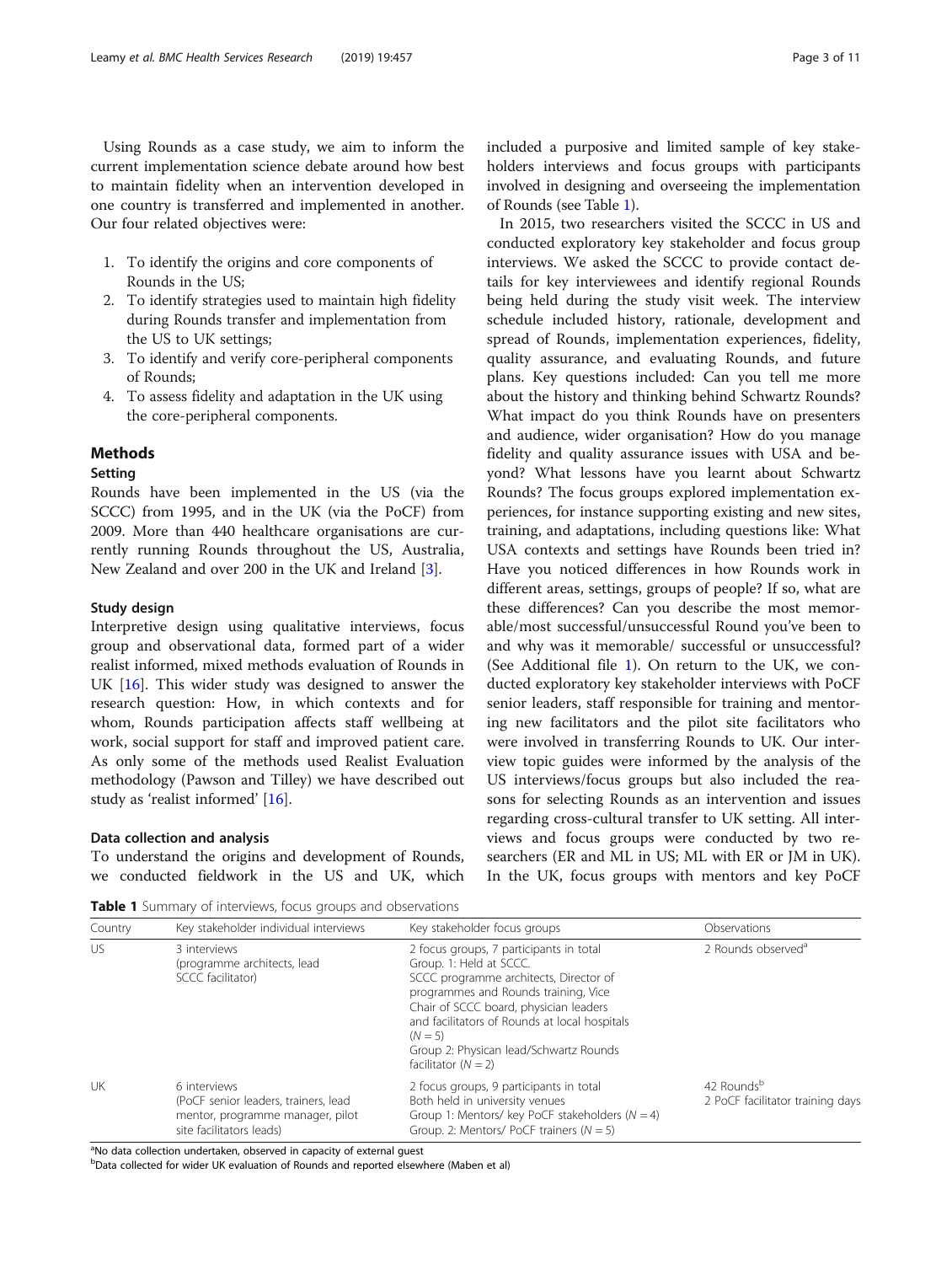stakeholders were held at the end of data collection and provided opportunity for theory-testing. We attended and observed US Rounds in the capacity of external guests, not as researchers. On return to UK an observation guide was developed for case study fieldwork observations (reported elsewhere, [[16\]](#page-10-0). The timeline for US and UK data collection is illustrated in Fig. 1.

We identified a provisional list of 'core' components of Rounds (based upon the original US design) by concurrently examining the US contract and the data from our interviews with US programme architects to support and elaborate the contract. Having drawn up provisional lists of what appeared to be 'core' and 'peripheral' components, we then held focus groups to discuss these with Rounds mentors/experts in UK and refine descriptions of the coreperipheral components (see Results, Tables [3](#page-7-0) and [4](#page-8-0)). We explained to participants that 'peripheral' meant components could be adapted without impacting significantly on the overall effectiveness of the intervention. We then reexamined our fieldwork data in the UK to assess fidelity

and adaptation using these core-peripheral components. Interviews and focus groups were digitally recorded, professionally transcribed and analysed using an inductive thematic analysis approach, following key stages of data familiarisation, data reduction and interpretation [[17](#page-10-0)]. The themes were examined across participants for consistency and, where appropriate, constructs were categorised into smaller units. The initial coding framework was developed by two researchers (ER and ML), who both analysed a sub-sample of transcripts separately, then met to discuss and compare coding, including areas of disagreement, and revise coding framework. Co-authors and the wider research team also meet frequently to reflect upon emerging findings during fieldwork and analysis. All data were coded in the qualitative data analysis software package NVIVO.

### Results

We present our findings to address objectives 1–4 in turn below.

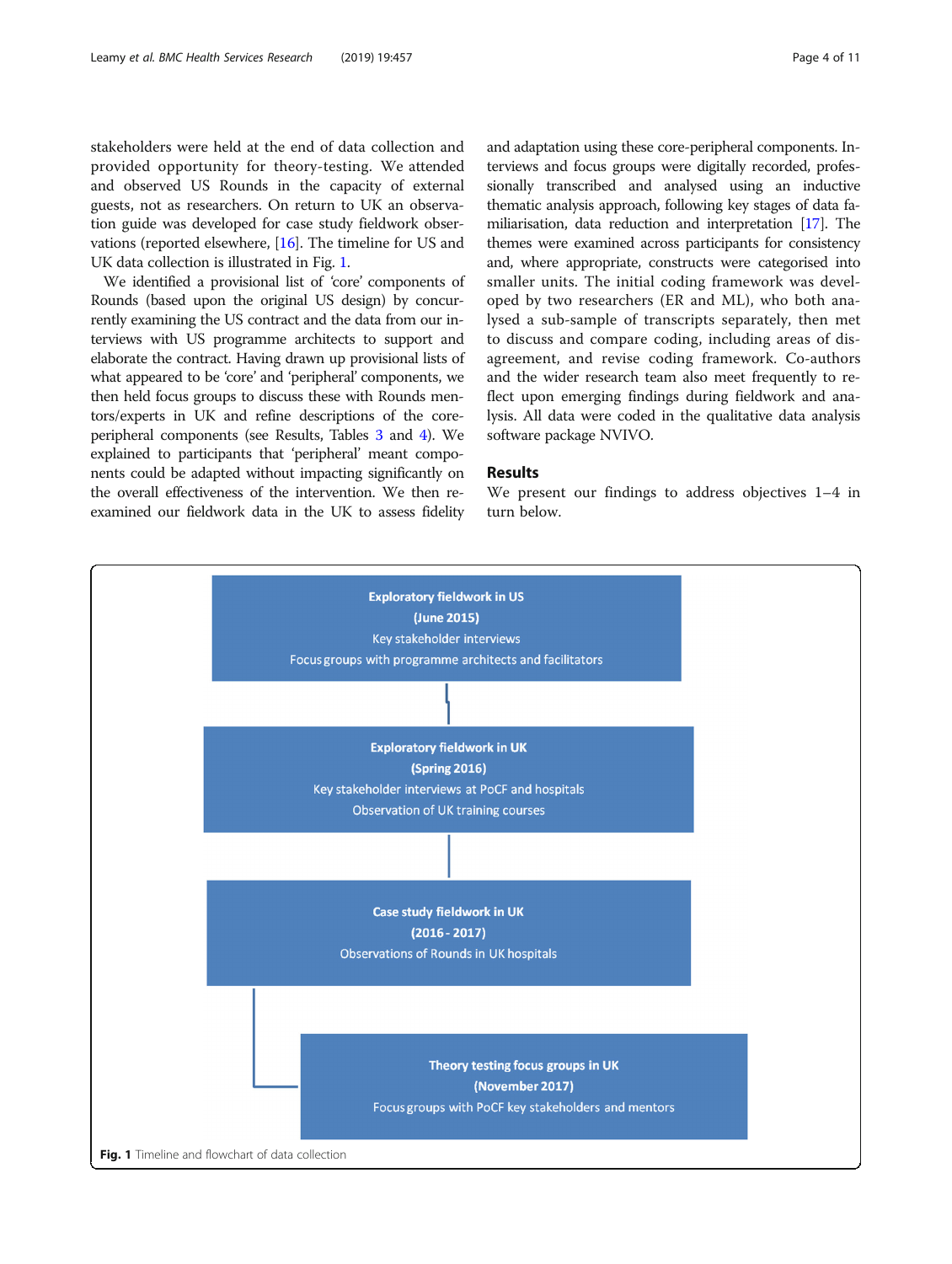### To identify the origins and core components of rounds in the US

The purpose of Rounds in the US was to demonstrate that compassion could be taught and improve connection and compassionate care for patients, achieved partly through role modelling certain kinds of behaviour, such as senior clinicians revealing their vulnerability. Rounds were expected to impact on patient experience through teaching compassionate care.

Rounds were designed to be multi-disciplinary, inclusive and provide a level playing field, because all staff face the same challenges in terms of connection and compassion.

"We also knew that everybody touched the patient, because of Ken's story. He talked about the technician that wheeled him down to the CT scan, that person showing compassion, so we knew that we wanted to include everybody in the hospital setting, this wasn't just for doctors". (Programme architect 1, US)

Part of the specifics of their design and why Rounds were initially modelled on medical 'Grand Rounds' was to make them acceptable to doctors and to encourage their attendance. Subsequently this was formalized in the contract which required any organisation running Rounds to have senior medical staff taking a lead role:

"I knew in the very beginning that I had to make them as medical as possible, so people would [not] see them as being soft, okay….in the first couple of Rounds, we actually presented X-rays and we talked about the case… Eventually we got away from presenting the X-rays and the medical stuff". (Programme architect 1, US)

Following the medical Grand Rounds format, Rounds had a topic, a panel and an audience discussion, but in Schwartz Rounds, unlike Grand Rounds, the focus became the non-medical aspects of care. One of the programme architects felt that their specific contribution had been to highlight the importance of the nonclinical aspects of care for caregivers and to find a format that would be acceptable to the medical profession. The space created in Rounds needed to be a safe environment to encourage people to speak and share their experiences.

"You have to validate their opinion and realise that you're creating a safe environment …so being nonjudgmental, not allowing anyone to get bullied, is a huge part of Rounds". (Programme architect 1, US)

In the US, Rounds were co-facilitated, usually by a medical doctor and a second facilitator who could

combine group moderation skills with a good understanding of psychology. Rounds needed to have visible support from the organisation's leadership to make evident the organisation's values on the importance of connecting with patients and supporting staff.

Based on the US-UK contract and our US interviews, the *provisional* list of core components, for US Schwartz Rounds were:

- 1) Focus on emotional impact on staff (e.g. vs. clinical details, problem-solving)
- 2) Participants (staff only vs. patients and staff)
- 3) Leadership (Senior medical leadership?)
- 4) Facilitation (e.g. group moderation skills, psychology knowledge)
- 5) Safety (e.g. Ground rules on confidentiality)
- 6) Integrity (e.g. not combined with other interventions, used for other organisational purposes?)
- 7) Regularity (i.e. not one-off events)
- 8) Food (available for Rounds attenders)
- 9) Panellist preparation (Guidance from facilitators to help prepare for Schwartz Round)
- 10) Audience discussion (Sufficient time for audience discussion)

These provisional core components, derived from the US Schwartz Rounds, were then verified with UK mentors/experts and refined during the study (see later).

## To identify strategies used to maintain high fidelity during rounds transfer and implementation from the US to UK settings

We identified six strategies which participants argued had enhanced fidelity during transfer of Rounds to a different country.

### Legal contract between two national overseeing bodies

A legal contract outlined the nature of the relationship between the SCCC and King's Fund. It specified that 'the Schwartz Center has a recognised and proven format for conducting successful Rounds, including educating the senior consultant/medical director and multidisciplinary planning group at each site on the purpose, format and benefits of Rounds, selecting a facilitator, identifying cases and panellists for presentations' (King's Fund-SSSC, 2009). The PoC programme paid SCCC a one-off partnership fee to recognise the SCCC's work in developing and establishing Rounds, and an annual fee to use the Schwartz Rounds<sup>®</sup> name, intellectual property and for SCCC staff time to assist the PoC programme to implement Rounds.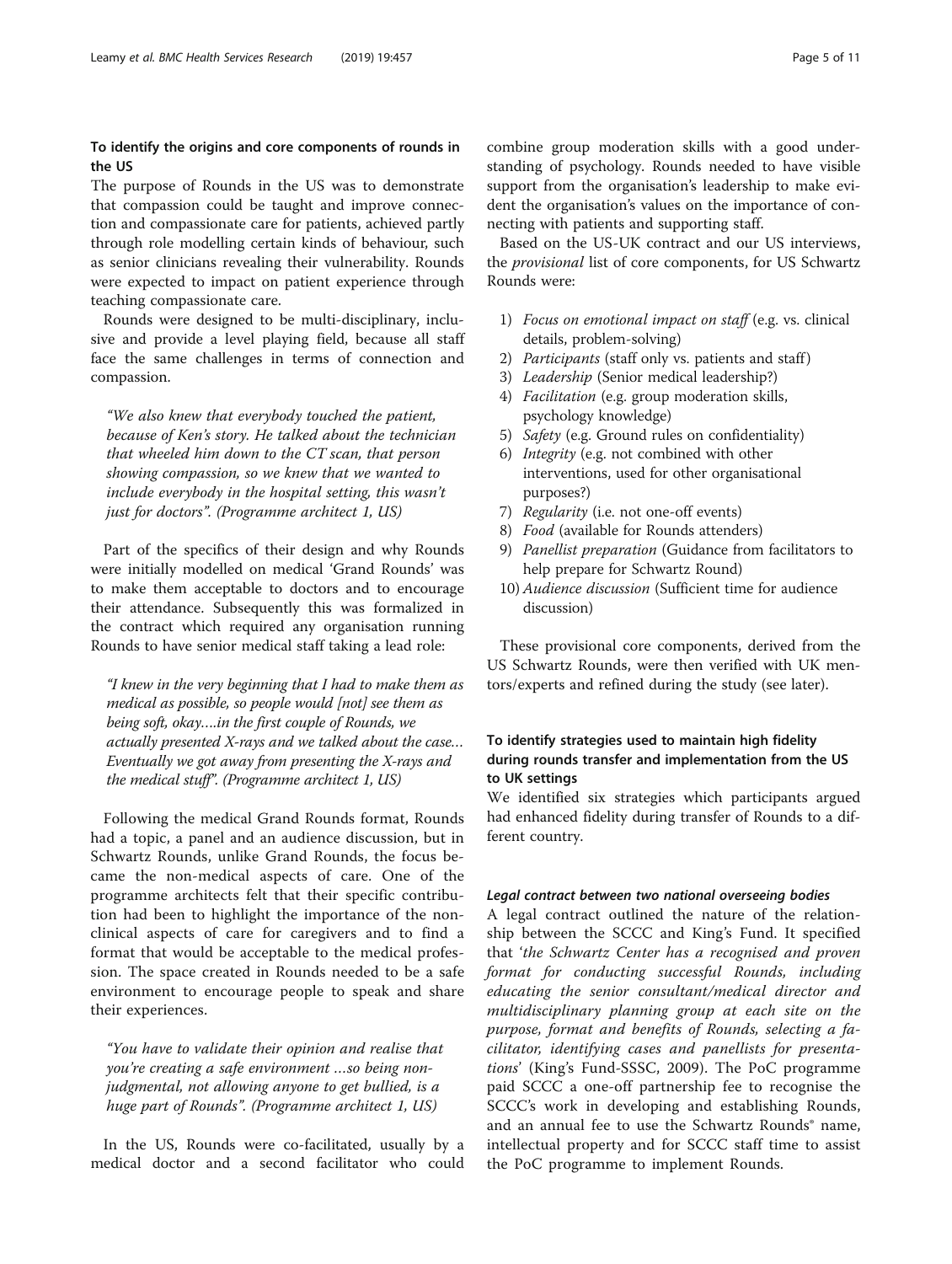### Use of contracts between the national overseeing body and healthcare organisations

The US-UK contract required the PoC programme to enter into separate contacts with individual healthcare organisations to fulfill the requirements regarding maintenance of the 'general Rounds' format', integrity and regularity, stating that any adaptations required written agreement. It is noteworthy that the PoCF have decided to adopt a light touch approach to monitoring implementation. Whilst they require sites to evaluate each Round using participant feedback forms and send these back to PoCF, and visit sites to provide ongoing support and some measure of oversight, monitoring Rounds providers in a meaningful way is reported as challenging. In situations where healthcare organisations have not complied with the contract, the PoCF have formally reminded them of their obligations under the contract, be sending a letter to the chief executive, as a way of supporting the Trust's facilitators. When asked if there were any circumstances where they would terminate the contract, they felt it was possible they would, though this has not happened to date.

"The answer is we don't know yet really….if they were going really off piste I think we would probably say 'enough' … they [SCCC] have done that on a very small number of occasions". (PoCF senior leader 1, UK)

### Piloting the intervention in the UK context

In 2009–10, the pilot implementation of Rounds in two UK hospitals was evaluated [[18\]](#page-10-0), primarily to test the feasibility and acceptability of Rounds in a UK context and the extent to which Rounds had similar outcomes as those reported in the US evaluation [[19\]](#page-10-0). The evaluation used participant post-round evaluation forms, a pre-post online survey of Rounds participants using the same questionnaires as the US study, and qualitative interviews with key staff involved in establishing and running Rounds in both trusts, at the start and end of the piloting period [\[18\]](#page-10-0). The UK pilot study findings replicated the outcomes found in the US evaluation, with participants reporting Rounds had supported their delivery of patient care, improved team work and made a positive contribution to organisational culture. On the basis of the pilot study findings that Rounds were feasible and acceptable in a UK context, the Rounds were implemented more widely in England.

### Using credibility of intervention attribution and of adopter sources

The origins of Rounds are directly attributable to Kenneth Schwartz's personal experience of compassionate care and his oncology nurse's suggestion that staff need to have a place to talk about the emotional cost and personal impact of caring. In both countries, we observed Rounds often starting with a synopsis of Kenneth Schwartz's story, to maintain and emphasise the 'source legitimacy' of the intervention (ref Damschroder and colleagues). One of the PoCF senior leaders also felt the excellent reputation of the King's Fund as a thought leader in UK healthcare had a significant role in persuading the SCCC to transfer responsibility for UK implementation of Rounds.

#### Promoting and evaluating Rounds

As well as sharing the 'generalised Rounds format', the SCCC also shared their proven strategies for persuading organisations about the purpose, benefits and key features of Rounds, and strategies for supporting implementation of Rounds at new sites to ensure fidelity. In promoting Rounds, the PoCF drew upon the evidence provided by the US and UK evaluations for the value and contribution of Rounds, [[18,](#page-10-0) [19\]](#page-10-0), wider research linking staff and patient wellbeing [\[20](#page-10-0), [21](#page-10-0)], despite at the time, this being a relatively limited evidence base. In the UK, Rounds adoption was also linked to the Francis report [[22\]](#page-10-0).

#### Infrastructure and support

It is noteworthy that initially in the USA, the SCCC was covering all the costs of running Rounds in hospitals. Whilst they did not train facilitators and clinical leads, they did pay the facilitators and supplied them, and provided grants for the costs of the catering. This gave the SCCC a degree of control over the product that the PoCF in the UK could not afford. Over time, the PoCF developed its own infrastructure for Rounds. One of the pilot site facilitators became lead mentor and trainer for the PoCF and developed a handbook, a training workshop and nationwide mentoring scheme  $(n = 20$  mentors) (from 2013). This infrastructure and support served to standardise aspects of Rounds structure and delivery in the UK, much more so than in the US. As part of the US-UK legal agreement to share any 'discoveries, improvements or other intellectual property conceived or reduced to practice' (King's Fund-SSSC, 2009), these developments were shared and subsequently have been adopted in the US. In practice this has meant that the adopter country influenced the implementation strategies in the originator country. Most recently, one of the facilitators from the UK Trust that introduced 'pop-up' Rounds (shorter Rounds taken to ward-based teams) was invited by the SCCC to their annual Schwartz Rounds conference in Boston to talk about them.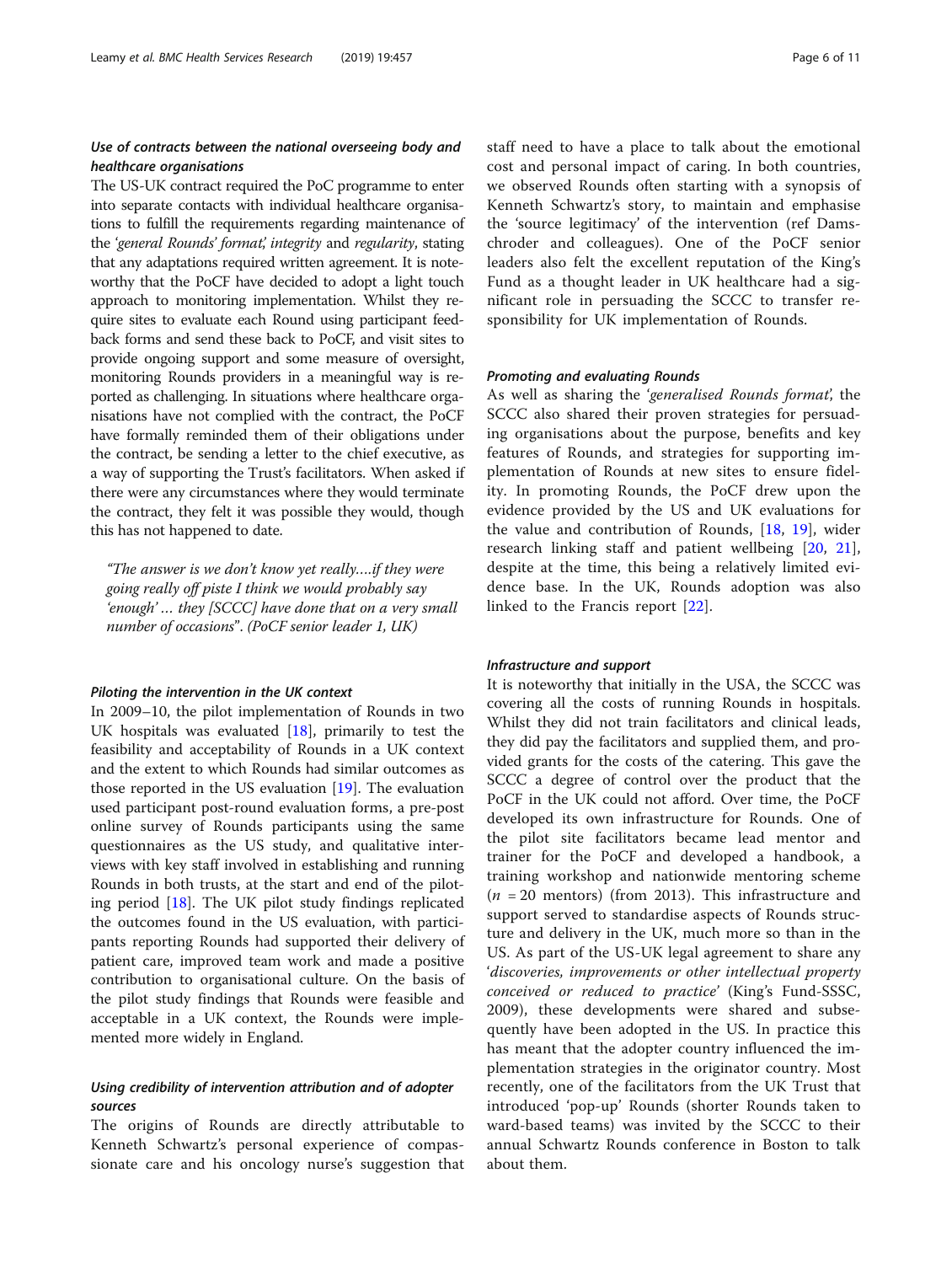### To identify and verify core and adaptable peripheral components of rounds

The provisional list of 'peripheral' components was identified through our observation of Rounds variability and interviews in US and UK:

- 1) Diversity (e.g. open to all vs. targeted? multidisciplinary vs. uni-disciplinary?)
- 2) *Panellists* (is there a minimum number?)
- 3) Staff stories (live vs. filmed stories)
- 4) Duration (1 hour vs. less than 1 hour?)
- 5) Scale (single organisation vs. multi-organisations)
- 6) Format (live vs. teleconferencing/videoconferencing; panellists stories first vs. staff stories and audience discussion integrated)
- 7) Frequency (more vs. less than monthly).

Following discussions within the UK Rounds mentor focus groups and research team, this was reduced to four, as seven components were subsumed within a new, broader 'Generalised Rounds format' component and became sub-core components (see Table 2). In addition, the descriptor for 'Rounds leadership' was expanded to include the contribution of the multi-disciplinary planning group and need for support from Trust board and Chief Executive.

The peripheral components were also revised in discussion within the UK Rounds mentor focus groups and research team. The 'Regularity' component descriptor (the requirement that Rounds were held on a monthly basis) was modified to accommodate UK contextual differences so that the number of Rounds per year was linked to the size of an organization. Unlike in the US, the UK run Rounds in hospices. Whilst focus group participants agreed the 'Number of panellists' component could be varied, they specified parameters because they believed that fewer than two panellists would potentially impact upon the general format [[2\]](#page-10-0) and levels of safety (2e), and having more than four panellists would reduce time for wider audience discussion (2c) (see Table [3\)](#page-7-0).

### To assess fidelity and adaptation in the UK using the core-peripheral components

Using the core-peripheral component distinction to revisit fidelity and adaptation that we had observed in the 42 UK Rounds (as set out in see Tables 2 and [3](#page-7-0)), we found that core component fidelity had largely been maintained (see Table [4](#page-8-0) below).

When looking at UK implementation, we found examples of where the "soft periphery" of Rounds had been adapted to increase reach, participation and sustain Rounds, which led to different pathways to adoption. Smaller scale 'Pop up' Rounds, which were designed to enable ward-based nursing staff to attend Rounds, had adapted more than one peripheral component, namely 'duration' and 'scale'. By only having one facilitator however, 'Pop up' Rounds had also lowered fidelity to the 'cofacilitation' core component and because they were offered to particular staff groups multi-disciplinarity may be compromised in some settings and as a one-off they lowered fidelity to the 'regularity' core component. Rounds in one site only had one 'presenter' per Round,

Table 2 Rounds fidelity: core components following UK focus groups

| 1. Focus and purpose                                     | "Focus is the social and emotional issues that arise in caring for patients"<br>and "differ from typical clinical Rounds" (e.g. not problem-solving,<br>outcomes-oriented, clinical focus). Purpose is to support healthcare<br>workers deliver compassionate care. |  |  |
|----------------------------------------------------------|---------------------------------------------------------------------------------------------------------------------------------------------------------------------------------------------------------------------------------------------------------------------|--|--|
| 2. Generalised Rounds format                             | To share experiences around a theme or case, to trigger reflection<br>and audience discussion. 'Generalised Rounds format' includes:                                                                                                                                |  |  |
| 2a. Co-facilitation                                      | Senior consultant/medical director and facilitator with group<br>moderation skills and knowledge of psychology.                                                                                                                                                     |  |  |
| 2b. Pre-prepared staff stories                           | Guidance on crafting story and identifying what will resonate<br>with audience.                                                                                                                                                                                     |  |  |
| 2c. Audience discussion                                  | Sufficient time for audience discussion                                                                                                                                                                                                                             |  |  |
| 2d. Participants                                         | Rounds are open to everybody (e.g. multi-disciplinary and inclusive),<br>and includes a distinction between panellists and audience                                                                                                                                 |  |  |
| 2e. Safe environment                                     | Need for ground rules on confidentiality, and facilitators to create a<br>supportive, non-judgemental safe space                                                                                                                                                    |  |  |
| 2f. Rounds Leadership and visible organisational support | "Senior consultant/medical director", "multi-disciplinary planning group"<br>and "ensure support of Trust board and Chief Executive".                                                                                                                               |  |  |
| 2g. Food                                                 | Organisations will be responsible for providing food Rounds for attenders                                                                                                                                                                                           |  |  |
| 3. Integrity                                             | Rounds 'not combined with other clinical Rounds or any other program'                                                                                                                                                                                               |  |  |
| 4. Regularity                                            | A series of events over time, i.e. not one-off events                                                                                                                                                                                                               |  |  |

\*italics are taken from clauses in US-UK contracts, otherwise they come from US fieldwork data This table is reproduced with permission from NIHR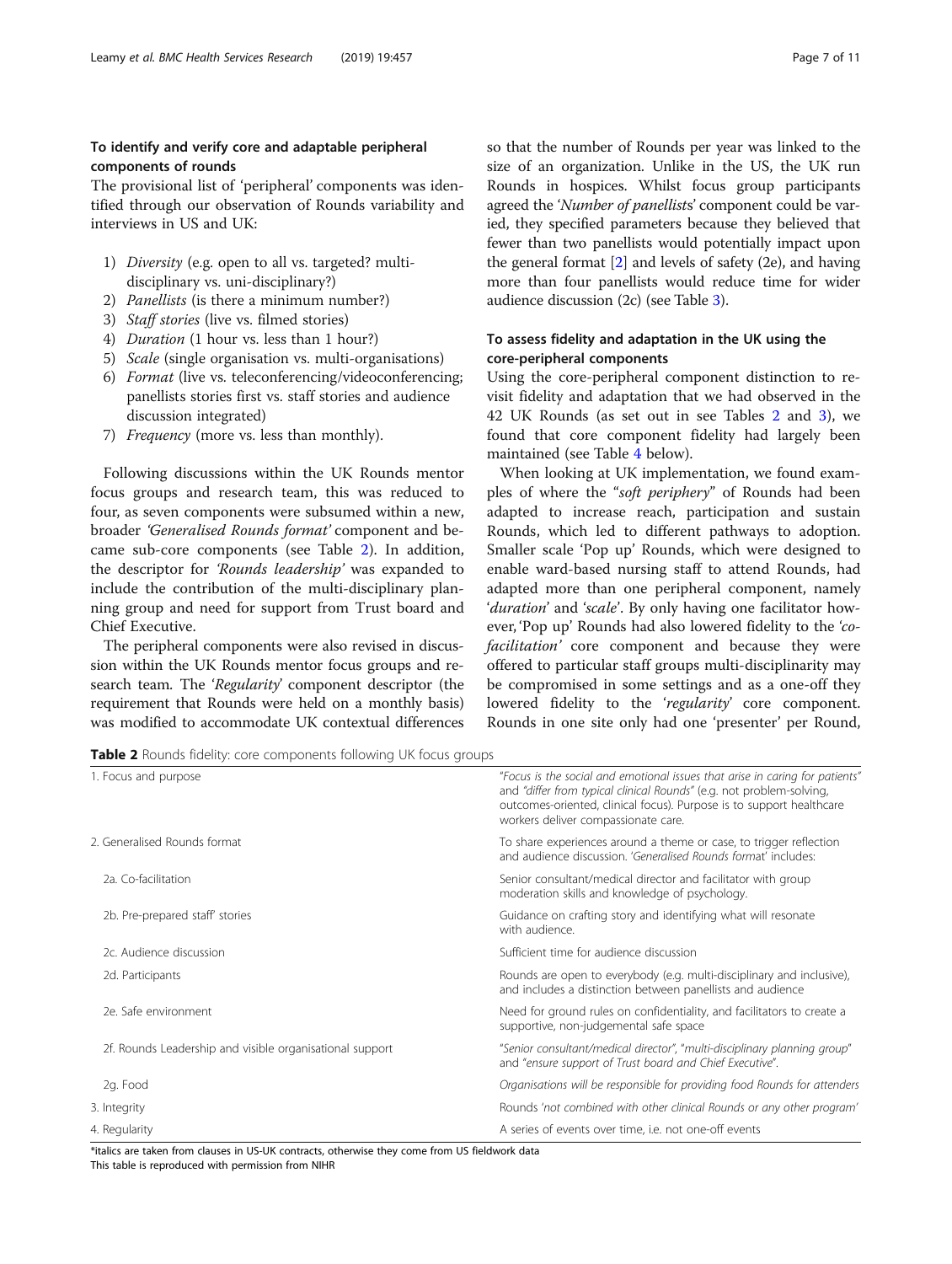<span id="page-7-0"></span>Table 3 Rounds fidelity: peripheral components following UK focus groups

| 1. Diversity                 | Rounds can be targeted to specific<br>groups of staff                                                                                                                                                                                                         |
|------------------------------|---------------------------------------------------------------------------------------------------------------------------------------------------------------------------------------------------------------------------------------------------------------|
| 2. Number of panellists      | Can vary, but within parameters<br>(e.g. minimum two, maximum four)                                                                                                                                                                                           |
| 3. Type of Rounds            | Theme-based Rounds (panellists'<br>stories related by a theme, but<br>about different patients), Case-<br>based Rounds (all panellists<br>speaking about caring for same<br>patient) and Patient-presenter<br>Rounds (mixed panel of staff<br>and patient/s). |
| 4. Duration                  | Can vary, but within parameters<br>(e.g. minimum half an hour,<br>maximum one hour)                                                                                                                                                                           |
| 5. Scale                     | Can vary, e.g. specific function<br>within an organization, be<br>organisation-wide, or involve<br>multiple organizations within<br>a locality                                                                                                                |
| 6. Generalised Rounds Format | Use of technology such<br>as teleconferencing,<br>videoconferencing                                                                                                                                                                                           |
| 7. Frequency                 | Determined by organisational<br>size (large sites should run at<br>least nine Rounds per year<br>and smaller sites/hospices<br>four per year).                                                                                                                |

This table has been reproduced with permission from NIHR

which was reportedly often hard to facilitate and we noted how distinctly different it felt to any other Schwartz Round. We concluded this led to less meaningful implementation as a result of this adaptation, a view that was subsequently confirmed by our focus group participants. Other ways in which the soft periphery components had been adapted included using teleconferencing and videoconferencing technology instead of holding Rounds as face-face events, and using pre-recorded films of staff stories to trigger audience discussion. These types of adaptations have arisen to address problems created when organisations have geographically dispersed sites and when panelists drop out at short notice. Table [4](#page-8-0) presents the final list of core and peripheral components, after verification with UK mentors/experts.

### **Discussion**

Rounds are now running in other countries, but the UK was the first country to implement them outside of the US and demonstrate that they could be transferred into a different healthcare system, with similar outcomes, initially through a pilot evaluation [[18\]](#page-10-0), and subsequently in the wider evaluation study which this paper relates to [[16\]](#page-10-0). To address the question of whether country of origin matters we have identified four important aspects: i) the extent to which a country's larger system infrastructure influences fidelity and adaptation [\[14,](#page-10-0) [15](#page-10-0)], ii) the legimacy of an intervention's source, iii) the degree to which core components are defined and retained, and iv) the specific use of reproducible implementation strategies.

Firstly, in terms of infrastructure, we note the importance of having two reputable national charitable bodies (SCCC and King's Fund) to oversee Rounds implementation. These organisations were instrumental in developing arrangements for providing training, mentoring support and 'Schwartz community' networks. Secondly, we would support Damschroder and colleagues' view that the source of an intervention's legitimacy is key [\[9](#page-10-0)]. Rounds had been inspired by the healthcare experiences of Kenneth Schwartz whilst he was a patient, and developed by medical and nursing staff that had cared for him, and his close family and friends. At the start of each Round UK participants are regularly reminded of these origins which help to maintain and emphasise this 'source legitimacy'.

Thirdly, the extent to which core components are defined and retained; from our data, we have concluded that even when an intervention cannot be implemented as originally planned and when the country of origin is different from the country of implementation, an intervention can still be meaningfully implemented if the essential components are retained. Schwartz Rounds achieved this by ensuring the majority of the "hard-core" components were well-defined and fixed and specifically use reproducible implementation strategies, as set out in a US-UK legal contract, with detrimental consequences if the contract was not enforced (e.g. the PoCF would lose their licence to run Schwartz Rounds in the UK). One exception to this was the 'generalised Rounds format' core component. Our data helped us to unpack and describe what 'generalised Rounds format' (as cited in the contract) comprised of and separate it into sub-core components. Finally, Proctor and colleges [[23\]](#page-10-0) propose implementation strategies which need to be adequately operationalised: the  $\arccos(s)$ ; the  $\arccos(s)$ ; the target(s) of the action; temporality; dose; the implementation outcome(s) affected; and justification. Some of these implementation strategies were built into the US-UK contract (e.g. who facilitates, who participates, the purpose and justification for Rounds). However, we noted that the degree of specification was at times insufficient to fully operationalise the implementation strategies.

### Limitations

The main limitation of this study is that whilst we observed and collected data from 42 Rounds in UK, we were not able to collect data from a similar amount of Rounds in the USA, which prevented us from exploring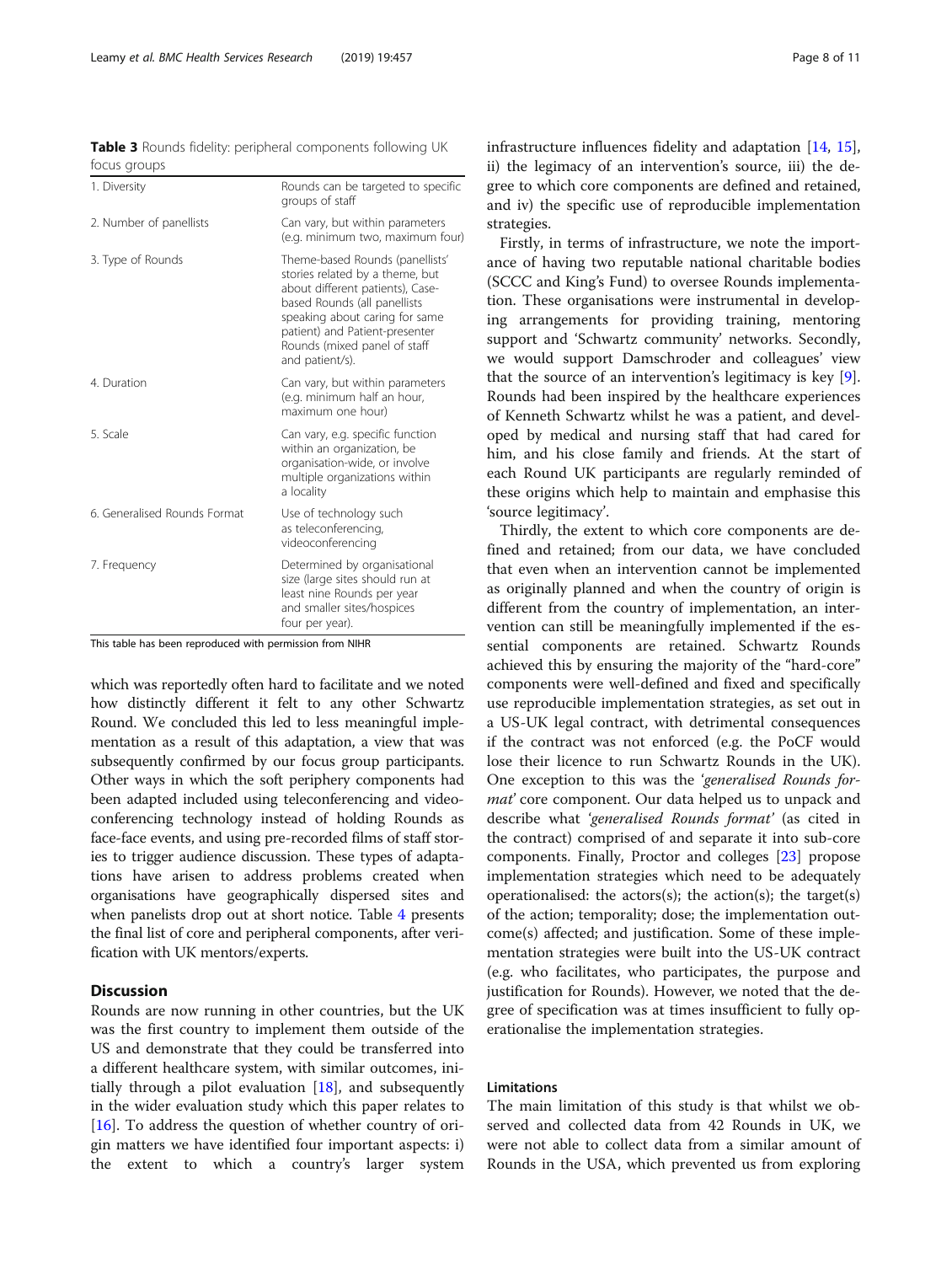### <span id="page-8-0"></span>Table 4 Implementation of core-peripheral components in UK organisations

| Core components                                  |                                                                                                                                                                                                                                                                                                                                                |                                                         |
|--------------------------------------------------|------------------------------------------------------------------------------------------------------------------------------------------------------------------------------------------------------------------------------------------------------------------------------------------------------------------------------------------------|---------------------------------------------------------|
| Component                                        | As implemented in practice in UK                                                                                                                                                                                                                                                                                                               | Fidelity/adaptation                                     |
| 1: Focus and purpose                             | Focus on social and emotional issues for staff maintained by skilled facilitation<br>Implementers conceptualise Rounds primarily as a staff wellbeing intervention,<br>which then links to improved patient experiences of care [2]                                                                                                            | High fidelity to focus<br>Some adaptation<br>to purpose |
| 2: Generalised Rounds format                     | Formally structured, tight control over format<br>Clear distinction between panellists and audience                                                                                                                                                                                                                                            | High fidelity                                           |
| 2a: Co-facilitation                              | Facilitators come from a range of backgrounds. Minority of organisations only<br>have one facilitator                                                                                                                                                                                                                                          | Usually high fidelity,<br>some adaptation               |
| 2b. Pre-prepared<br>staff stories                | The extent and nature of preparation varied between Rounds sites and facilitators-some<br>phone only others face to face. Occasionally panellists given virtually no preparation.                                                                                                                                                              | Usually high fidelity                                   |
| 2c. Audience discussion                          | Audience discussion time varied, but usually between 30 and 40 min                                                                                                                                                                                                                                                                             | High fidelity                                           |
| 2d. Participants                                 | Rounds open to all staff; Medical professions attendance is encouraged, but not crucial.<br>Majority of Rounds have at least one doctor present, others many doctors present.<br>Clear distinction between panellists and audience.                                                                                                            | High fidelity                                           |
| 2e: Safe environment                             | Pre-Round emotional and psychological 'safety checks' during panel preparation;<br>Confidentiality sign-in form and ground rules and facilitators support contributors<br>to feel safe.                                                                                                                                                        | High fidelity                                           |
| 2f: Rounds Leadership/<br>organisational support | Rounds sites often have 'Medical' leads, though some sites are led by other disciplines,<br>i.e. 'Clinical' leads<br>Board/ senior managers presenting and/or attending Rounds<br>All sites have multi-disciplinary planning groups, though participation and attendance vary                                                                  | Usually high fidelity,<br>some adaptation               |
| 2g: Food                                         | All Rounds have food provided. Some sites provide cold buffet, others provide hot dishes.                                                                                                                                                                                                                                                      | High fidelity                                           |
| 3. Integrity                                     | Educational aspects present but not explicitly emphasised (e.g. Role modelling/ discussions of<br>excellent practice). Rounds not combined with other interventions.                                                                                                                                                                           | High fidelity                                           |
| 4: Regularity                                    | All organisations run Rounds as ongoing events, rather than one off. Some sites have<br>runone-off 'demonstration Rounds' to publicise them.                                                                                                                                                                                                   | High fidelity                                           |
| Peripheral components                            |                                                                                                                                                                                                                                                                                                                                                |                                                         |
| Component                                        | As implemented in practice in UK                                                                                                                                                                                                                                                                                                               |                                                         |
| 1. Diversity                                     | Rounds targeting single professions, specific wards or specialty based and only ran in part<br>of an organisation. Usually adapted Rounds for specific staff groups are held in addition to<br>Rounds which are organisation-wide.                                                                                                             |                                                         |
| 2: Number of panellists                          | Usually Rounds have three or four panellists. One site always ran Rounds with a single<br>'presenter', but found they were unable to sustain Rounds within the organisation because<br>of lack of willing 'presenters'.                                                                                                                        |                                                         |
| 3: Type of Rounds                                | UK sites only have 'theme' or 'case' based Rounds. Not running Patient-presenter Rounds as<br>mentors and trainers believe that having a patient present at Rounds alters the group<br>dynamics and purpose.                                                                                                                                   |                                                         |
| 4. Duration                                      | 'Pop up' Rounds are small scale Rounds. They only last half an hour and are offered in<br>addition to organisation-wide Rounds. They are designed to reach staff who cannot usually<br>attend Rounds (e.g. ward-based staff).                                                                                                                  |                                                         |
| 5: Scale                                         | Scaled down (e.g 'Pop up' Rounds). Scaled up (e.g. participants from other healthcare organisations).                                                                                                                                                                                                                                          |                                                         |
| 6: Generalised<br>Rounds format                  | Some experimenting with format to hold Rounds which use pre-recorded films to stimulate<br>discussion, or invite panellists/ audience to attend via teleconferencing/ videoconferencing.                                                                                                                                                       |                                                         |
| 7. Frequency                                     | Rounds are usually monthly, except for peak holiday periods (e.g. December and August). Some<br>cancellations due to last minute panellist drop out, low audience numbers. A couple of examples<br>of large healthcare organisations holding two or more Rounds a month, at different hospital sites,<br>or rotating each month between sites. |                                                         |

Rounds fidelity and adaptation to core-peripheral components in the US.

Whilst the 'peripheral' component adaptations were discussed and verifed with UK Rounds mentors/experts, who thought that these components would not have significant impact upon effectiveness of Rounds, they have

not been rigorously evaluated. It is not known whether the 'peripheral' component adaptations may also have unintended impact on other 'core' components (e.g. safe environment) or Rounds outcomes and work has yet to be undertaken to identify and verify peripheral components in the USA.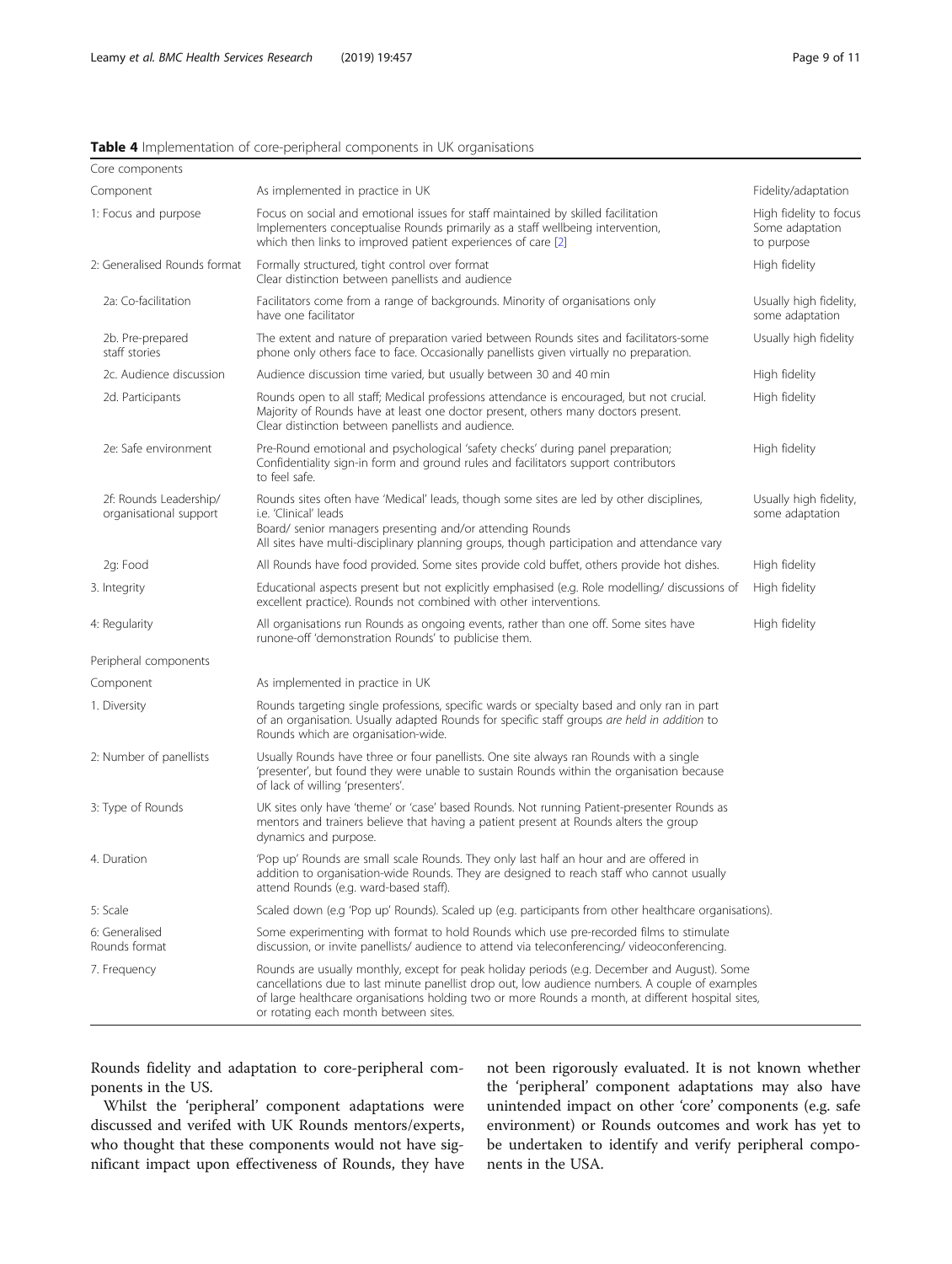#### Implications of findings

This case study illustrates the benefits of having clarity about the core components formally set out in a legal contract between countries and contracts with individual healthcare organisations as a strategy to maintain fidelity. At a recent implementation science conference, Schwarz and colleagues called for researchers to put more emphasis on identifying core intervention and implementation strategy components. Making the coreperipheral components explicit helps practitioners and those implementing interventions adapt interventions without sacrificing meaningful fidelity [[24\]](#page-10-0). Without such clarity there is a danger that adaptations or reinvention can impact upon the quality of care and outcomes associated with an intervention. The subsequent conference discussion highlighted that often, the question is not a matter of either fidelity or adaptation, but rather having a continuum of fidelity *and* adaptation. Whilst we would agree that identifying and verifying the core and peripheral components of an intervention is valuable activity, specifying what is 'essential and indispensable' is still open to interpretation and may not be as clear cut in practice. All Rounds experts agreed that providing food is fundamental to the format, (because it helps organisations demonstrate they value and respect their staff, and contributes towards creating a supportive and counter-cultural space) [[16](#page-10-0)], but it is debatable whether this core component should hold the same weight as the 'safe environment' core component. In addition, as our research has shown, components are not always mutually exclusive, so any adaptation to one core or peripheral component can inadvertently impact upon others, making evaluation harder because they cannot easily be isolated from one another. For example, in the UK, we occasionally observed Rounds with a single facilitator ('Co-facilitation' core component) which had the potential to also impact on the level of safety ('Safe environment' core component). In our wider study we report that Rounds safety is dependent upon many factors, for example Rounds topic/theme, facilitator skill and experience and audience familiarity with Rounds [ $16$ ]. In sum, we have concluded that there are two important gaps in the implementation science literature, both relating to whether the distinction between core and peripheral components is really as black and white in the real world. Firstly, our findings illustrate the interconnectivity of 'core' and 'peripheral' components and show how because of this inter-connectivity, adaptations to one component can have unintended consequences to others. Secondly, we would argue that the classification of what is a 'core' component may need to be more nuanced.

Whilst we would argue that the US-UK contract was central to this success, there were some potential disadvantages. Just having a legal contract with specified components may limit innovation. Further, whilst the US-UK contract clearly outlines how they should be implemented and monitored, the PoCF made a conscious choice to adopt a light touch approach to monitoring which in practice may mean fidelity is compromised. Without a mechanism to ensure fidelity is monitored, an organisation that does not follow the terms of the contract or engage in training, mentoring and networking events and activities, may drift away from the original intervention's purpose and design. There is a potential trade-off between fidelity and innovation. Without the US-UK contract, we cannot know what may have happened, but we observed and heard about more examples of innovation and willingness to adapt Rounds in US than in the UK, potentially suggesting there may have been even more innovation and adaptation in the UK without the contract. As outlined above developments and innovation from the UK have been shared and subsequently adopted in the US (national training and pop-up Rounds for example), thus the adopter country (UK) has influenced the implementation strategies in the originator country (US).

More detailed organisational and clinical practice implications arising from the wider study evaluating Rounds is available elsewhere [\[16](#page-10-0)].

### Conclusion

There is no shortage of examples of healthcare innovations being adopted from other countries, but the literature on practical ways of maintaining fidelity during these transfers between countries is limited. This article has highlighted some of these practical measures the Schwartz Rounds implementers have taken to maintain fidelity during transfer from one country to another, with contractual agreements and the original source of the intervention playing a central role. We have also identified two gaps in the implementation science literature and questioned whether the distinction between core and peripheral components is as clear cut in reality. Potential disadvantages include limitations to further innovation and adaptation.

### Endnotes

The Schwartz Center for Compassionate Care, US is an autonomous, nonprofit organisation and relies on tax-deductible charitable contributions from foundations, corporations and individuals to carry out its work.

The Point of Care Foundation was established in 2013 as an independent charity. Prior to this it was known as the Point of Care programme which was established in 2007 and was hosted at the King's Fund.

Medical Grand Rounds are formal meetings for doctors to discuss the clinical case of one or more patients. Grand Rounds originated as part of medical education training as a way of teaching new information and enhancing clinical reasoning skills.